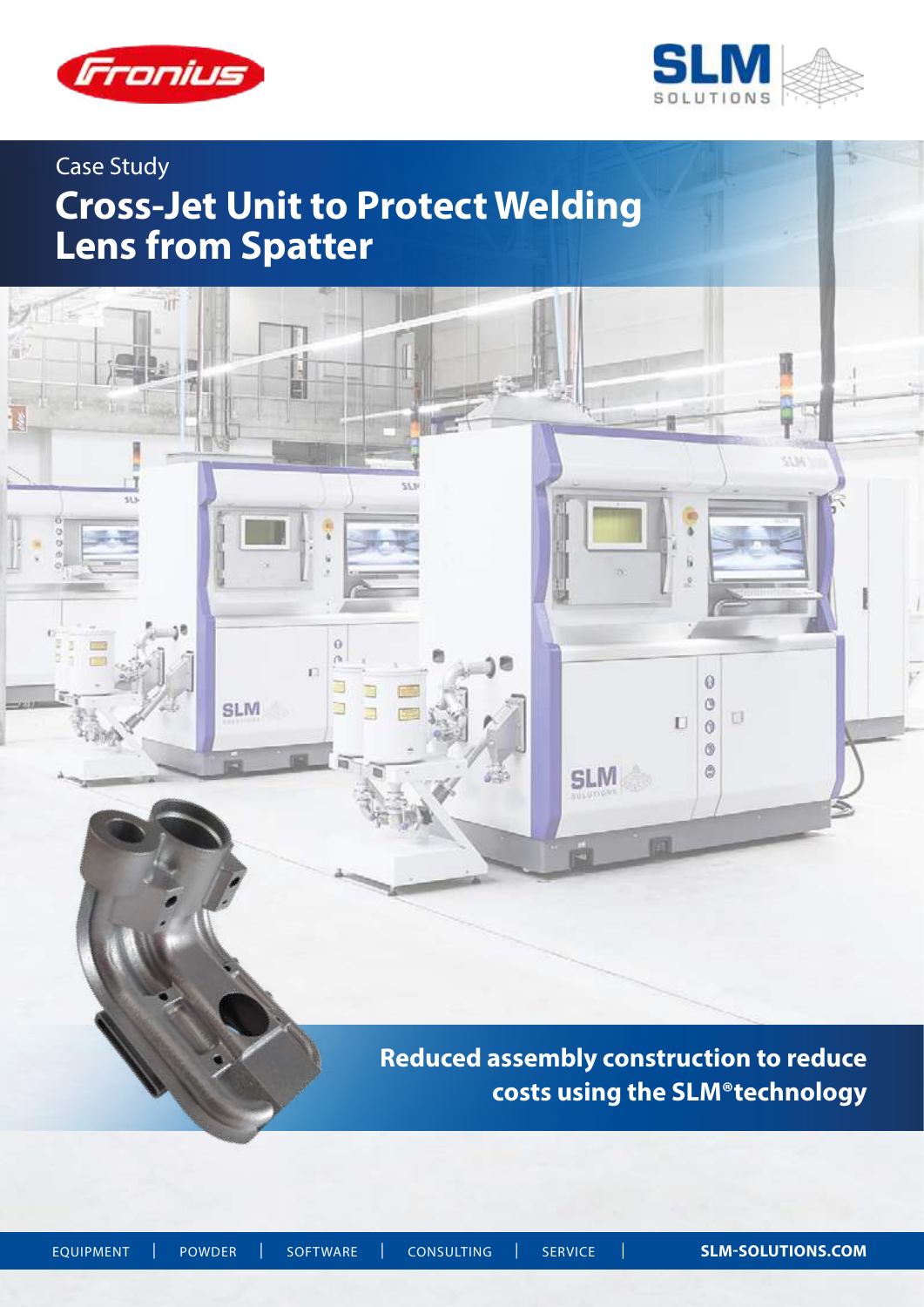# **3D-Printing Success Story**

## **IMPROVED FUNCTION**

**increased flow performance and 70% weight reduction**



# **REDUCED ASSEMBLY**

**18 individual components combined into one**

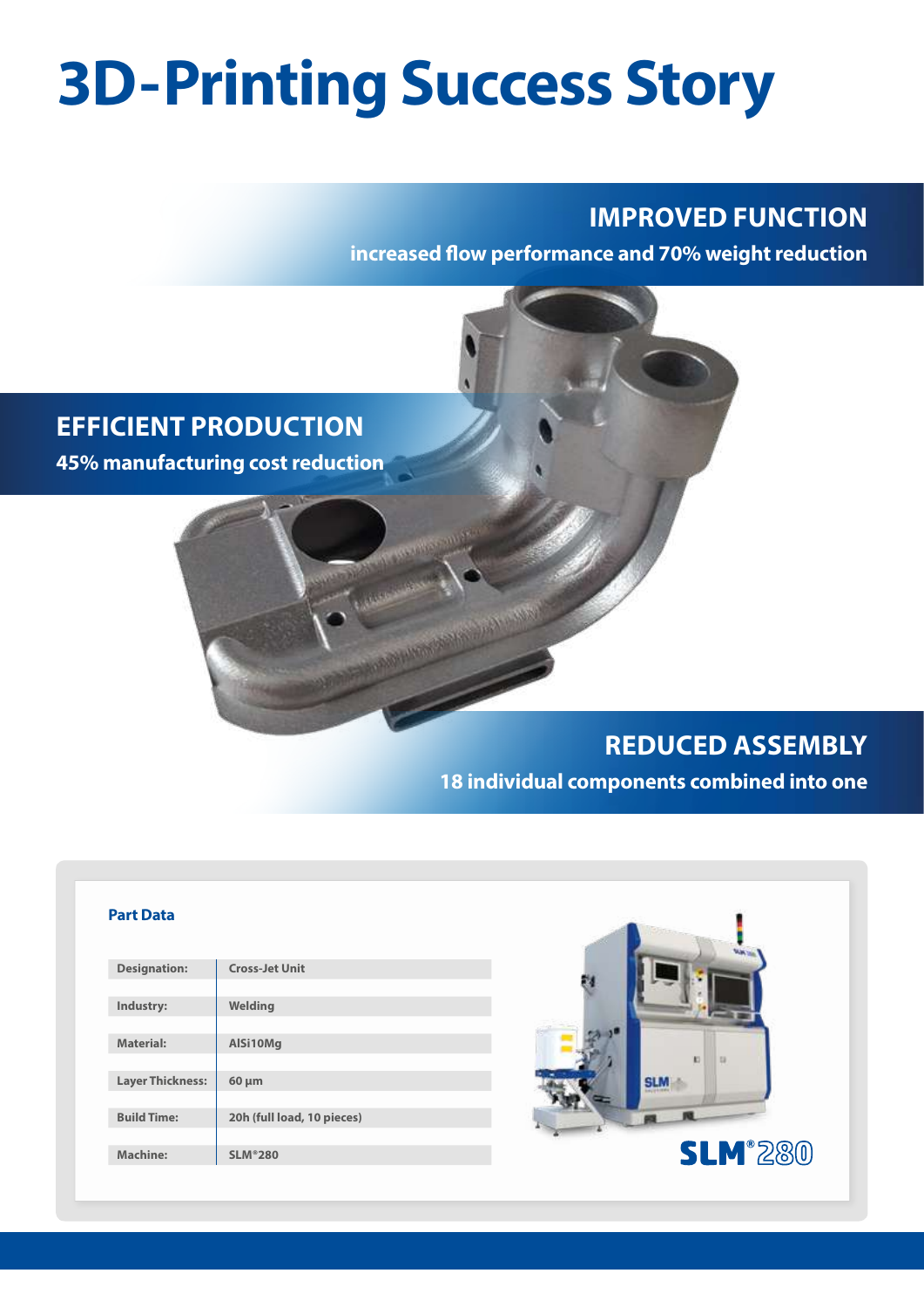### **Current Situation**

#### **Additive manufacturing in the welding process**

The heart of the welding process is the hybrid welding head with both an integrated GMA welding torch and laser optics. Fronius uses the cross-jet unit to protect the laser optics from contamination during the welding process.

For this purpose, air flows through the bore via a connecting flange and is led into the laval nozzle, where the air is accelerated and flows at high speed past the laser. As a result, the air jet deflects spatter from the welding process and protects the laser optics from contamination. The laval nozzle is the core element of the assembly and was previously manufactured using wire EDM, a very precise method, but one which led to large assembly and maintenance efforts, requiring

18 individual components to be assembled. Utilizing the design and construction freedom afforded by selective laser melting, Fronius realized a reduced assembly construction. The new development of the part manufactured with the SLM® technology in one component saved Fronius costs by considerably reducing assembly efforts.



Fig. 1 The Laser Hybrid process joins aluminum and steel parts at high speeds

## **Innovations with Selective Laser Melting**

#### **Reduced assembly time together with material and cost savings**

The additive manufacturing process made it possible to combine an 18-piece assembly into a single component with optimized properties. The functional part is produced in the aluminum alloy AlSi10Mg in series on the SLM®280 selective laser melting machine. Fronius builds 10 cross-jet units in one build job with a manufacturing time of two hours per part. This makes production much more efficient compared to the conventional means and reduces assembly costs.

By using the SLM® technology, the cross-jet's geometry could be altered and optimized, shortening the part to improve accessibility into narrow gaps. In addition,

there need to maintain the seal is eliminated and the weight of the component was reduced by 70%. Compared with the previous conventional design, the pure manufacturing costs were reduced by a total of 45% through the use of additive manufacturing, not including the reduced assembly costs and those costs associated with the storage of components, which are eliminated by demand-oriented production.

Stefan Kammerer, Research & Development Technologies & Mechanical Engineering at Fronius, stated his satisfaction with the results: "The production of the component showed us the possibilities of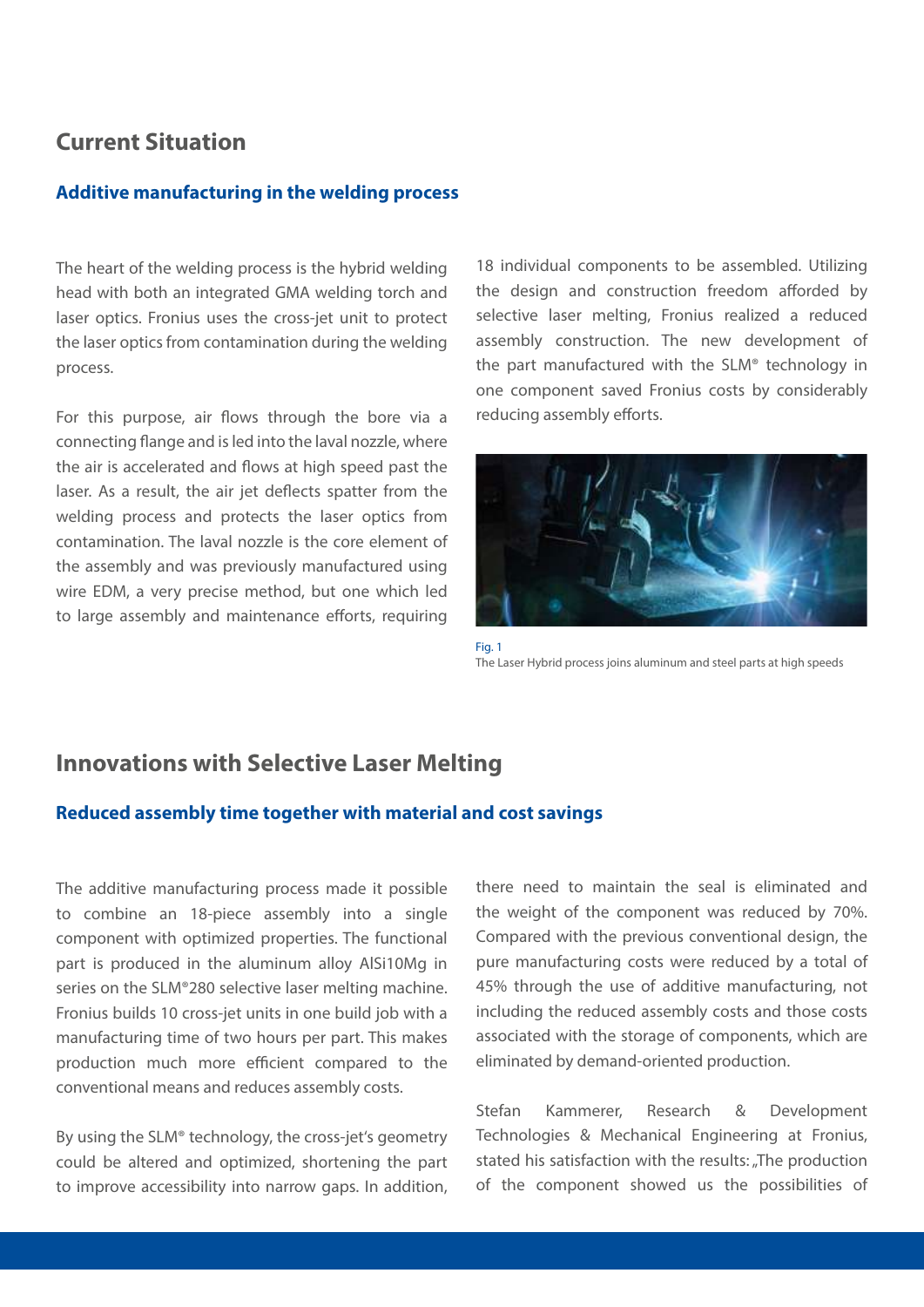#### **Optimization of the cross-jet unit build orientation using Additive.Designer®**

selective laser melting and gave us the go-ahead to use this technology in-house."

To produce the Cross-Jet Unit successfully in serial production using the SLM® process, the development process was followed by reorientation and positioning of the part with the aid of the Additive.Designer® software. Since the Additive.Designer® also accepts native Creo files, the data could be transferred without any quality loss. The individually adaptable software from SLM Solutions, Additive.Designer® supports the user in the placement and positioning of the part on the build plate and enables alignment according to criteria

such as surface quality, thermal stresses or minimization of support structures.

Fronius optimized the support structures of the crossjet unit to guarantee easy support removal and thus low post-processing costs. In addition, a much more precise production of the nozzle geometry could be achieved to improve the function of the component. Fronius succeeded in increasing the flow performance due to the 100% tightness of the assembly and the optimized flow guidance of the component - despite greater surface roughness in the nozzle.





Fig. 2-3

The cross-jet unit was reduced from 18 individual components (left) to a single component (right) with the aid of selective laser melting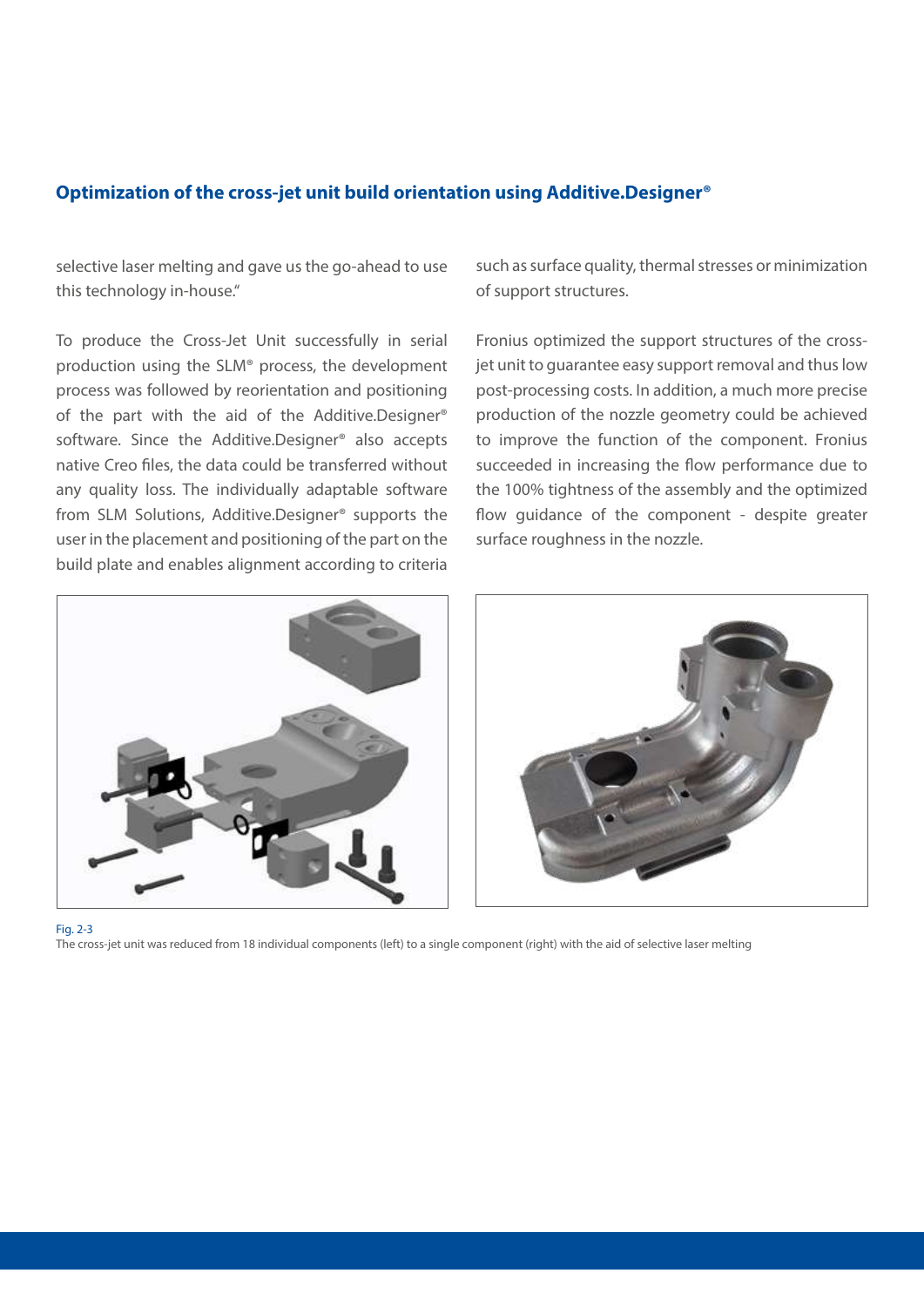

## **Summary**

#### **Additively manufactured welding cross-jet unit**

- Welding unit for guiding and accelerating compressed air to protect laser optics from contamination
- Reduction of 18 individual components in one, considerably reducing assembly effort and costs
- 70% weight and 45% manufacturing cost reduction compared to conventionally produced part
- Reliable serial production despite complex geometry
- Increased flow performance, despite greater surface roughness in the nozzle, due to 100% tightness of the single-piece assembly and optimized flow control
- Minimizing of support structures using optimized  $\blacksquare$ orientation guided by Additive.Designer®



Fig. 4 Optimal component orientation was achieved with the Additive.Designer®

#### **Fronius International GmbH**

Fronius develops and implements innovative methods for monitoring and controlling energy for welding technology, photovoltaics and battery charging. In the Fronius LaserHybrid system, the company combines laser GMA and laser beam welding processes.

Fronius LaserHybrid combines the outstanding gap bridging capability and simple seam preparation of MIG/ MAG welding with low heat input, deep penetration and high weelding speed of laser. The system enables the automated joining of various aluminium and steel parts at up to 8 metres per minute with first-class quality.